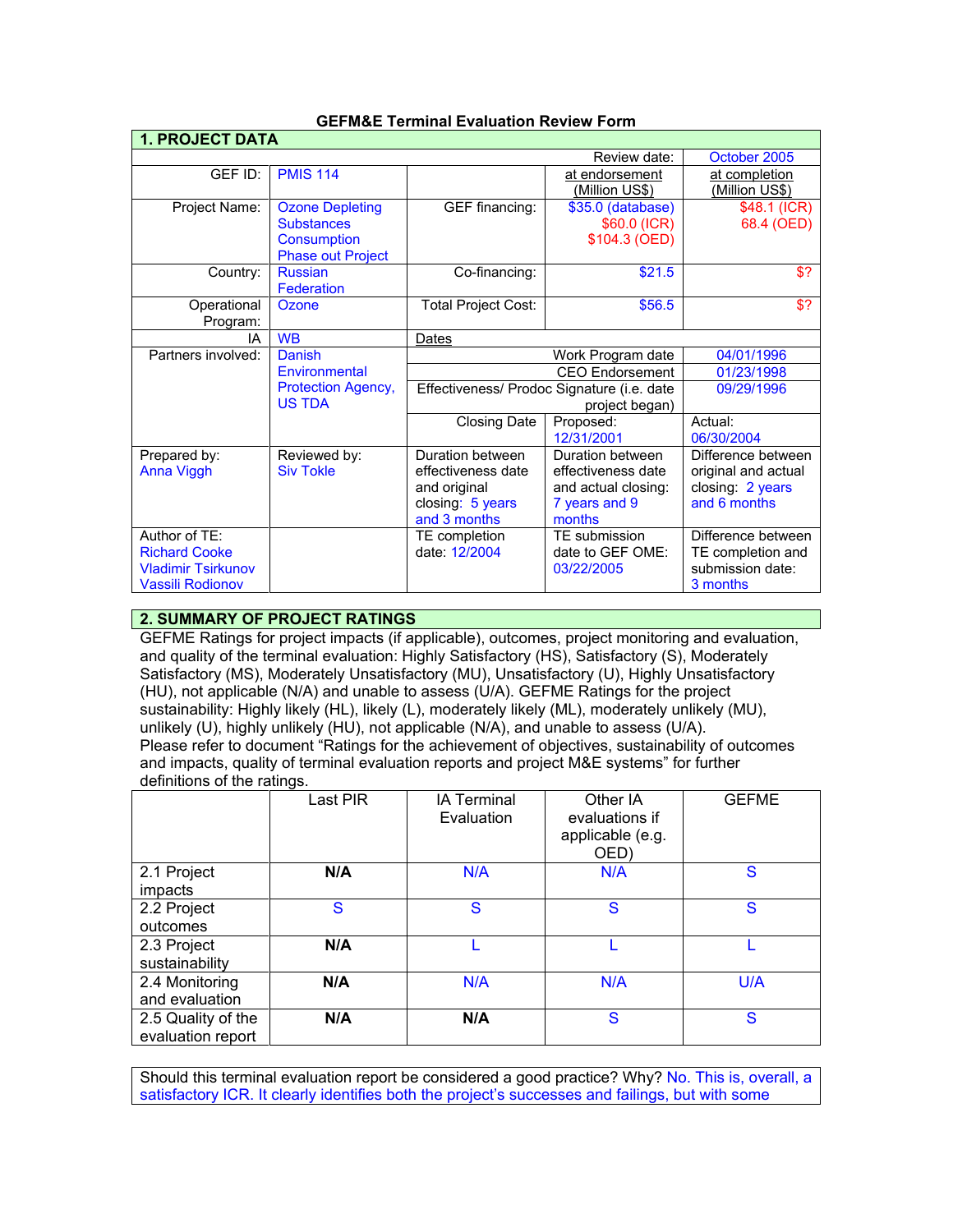shortcomings.

- In a few instances the ICR assumes too much knowledge on the part of the reader. Additional clarity could be achieved by a fuller explanation of what is covered under refrigeration servicing, and what it means by "direct" and indirect" access in this context.
- Note should be made of the poorly specified objective iii, which should have been defined exclusively in terms of institutional strengthening, which is an output, and should not have mentioned technical assistance, which is an input needed to achieve the output.
- Appraisal and actual project costs are not clearly specified in the ICR, making it difficult to deduce what the final costs of each component were. The ICR's project cost table per component, for instance, seemingly reports only GEF grant expenditures (that were to account for about 60 percent of total expenditures) while the ICR's project cost per procurement arrangements report the total cost figures. Thus, there are different total project cost figures in the two tables, which should be identical.
- Section 10 could have been used to discuss issues of interest to GEF, but these were well presented elsewhere.

## **3. PROJECT OBJECTIVES, EXPECTED AND ACTUAL OUTCOMES**

#### **3.1 Project Objectives**

• **What are the Global Environmental Objectives? Any changes during implementation?** No. Overall objective was to assist the Russian Federation in the phase-out of Ozone Depleting Substances (ODS) consumption in a manner consistent with international efforts in the field, while ensuring that this is accomplished with the minimum of economic dislocation.

• **What are the Development Objectives? Any changes during implementation?**

The project's more specific objectives are to:

i) Allow Russia to credibly initiate meeting its ODS consumption phase-out obligations under the Montreal Protocol within a realistic time frame;

ii) Facilitate access to financial resources needed for ODS consumption phase-out from a range of international and domestic sources;

iii) Provide necessary technical assistance and institutional strengthening; and

iv) Fund enterprise specific investments in high consumption sectors and to ensure that these activities mitigate potential negative economic and social impacts.

v) Ensure that these activities mitigate potential negative economic and social impacts.

The original components were not changed, but an investment component for enterprise specific sub-projects, originally in the aerosol and refrigeration sectors, was expanded in the second and third trance to include non-insulating foam, solvent and fire protection sectors.

#### **3.2 Outcomes and Impacts**

• **What were the major project outcomes and impacts as described in the TE?** Impact

The project was very successful in achieving its overall objective to assist the Russian Federation in the phase-out of ODS consumption, and thereby credibly initiate meeting its obligations under the Montreal Protocol within a reasonable time frame.

The overall annual ODS phase out achieved was 17,645 MT ODP against an originally targeted 15,354 MT ODP indicating that the overall project objective was substantially exceeded. 8,968 MT ODP of annual consumption based on the final year of ODS use prior to conversion was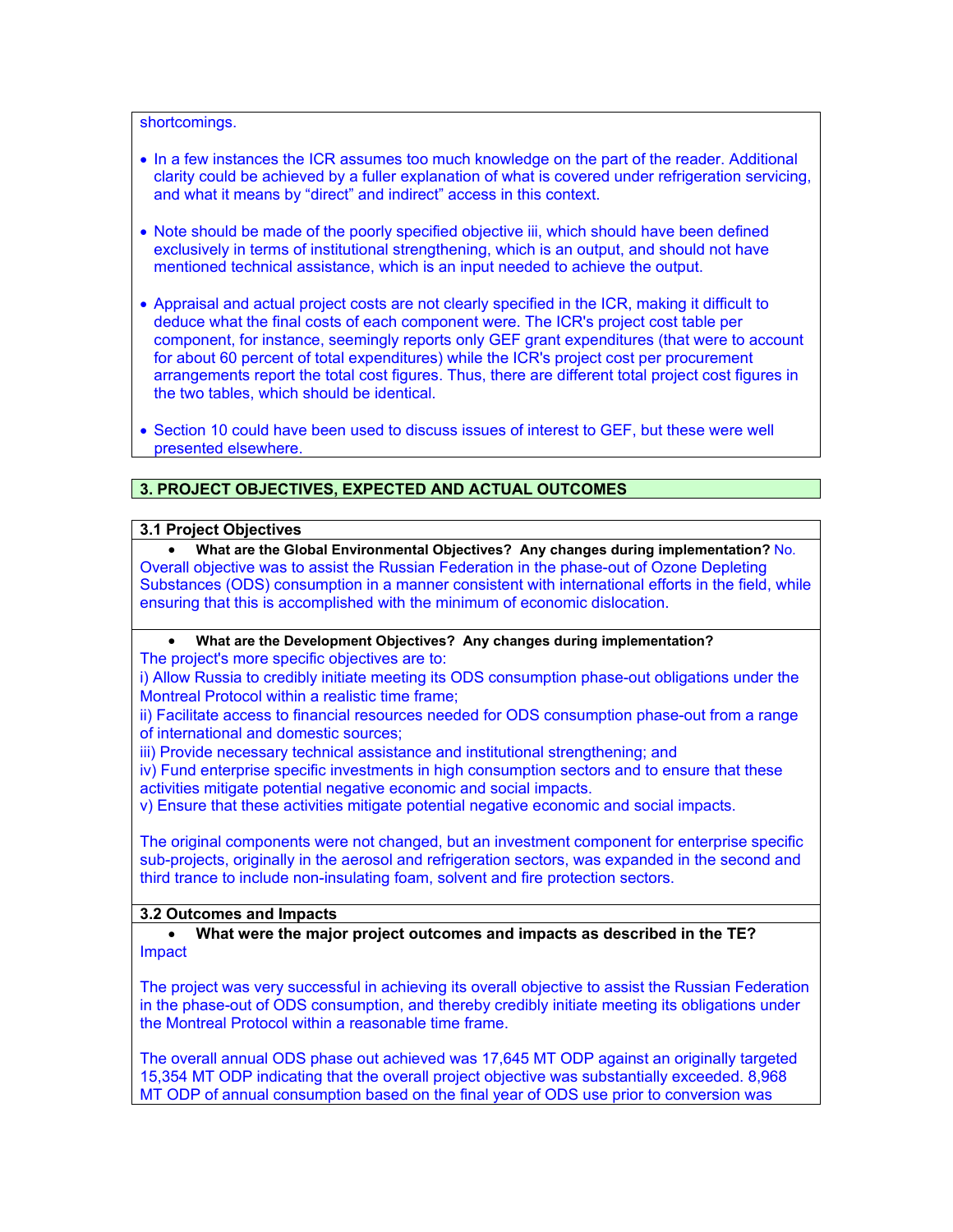phased out. This was somewhat lower that originally targeted at appraisal of individual subprojects (9,122 MT), the difference primarily being a result of progressive reduction in ODS use prior to full conversion either by partial conversion or enterprises down sizing production capacity to meet realistic market demand, and, in the refrigeration servicing sector, the more rapid than anticipated conversion and replacement of older equipment, both of which were themselves stimulated by the project.

## **Outcomes**

- The ODS phase out provided substantial benefits to manufacturers. Most of ODS consuming manufacturers financed under the project needed to make significant technical improvements in their manufacturing processes to maintain themselves in the newly competitive Russian economy The project supported the introduction of the necessary manufacturing technology transfers needed to reestablish these firms in the new market. The absence of legal ODS supply would have effectively rendered production under their old technology uncompetitive.
- The revised third tranche also assisted with the phasing out of residual ODS consumption related to servicing equipment, in a sector where the absence of ODS supply would have otherwise created significant social and economic impacts.
- The conversion of major ODS users has effectively removed the core demand in Russia for the two major CFCs (CFC-11 and 12). The outcome related to commercial refrigeration was similarly successful, with the project supporting the effective survival and ultimately long term viability of the two largest manufacturers in this area.
- The project supported regional CFC recovery operations (from refrigerant servicing) covers approximately 30 percent of the national market. The success of the system and its growing effectiveness are attributable in large part to the project's success in upgrading of the service sector's basic technical skill and equipment, and to the implementation of market based incentives and business relationships in the sector, both of which have been a major focus of the project's TA initiatives.
- Closure of CFC and Halon production facilities became an integral part of the project, with much of the third tranche funding used for this purpose, even though originally the project did not address the production of CFCs and Halons.

| 4. GEF OFFICE OF M&E ASSESSMENT                                                                                                                                                                                                                                                                                                                                                                                                                      |                  |
|------------------------------------------------------------------------------------------------------------------------------------------------------------------------------------------------------------------------------------------------------------------------------------------------------------------------------------------------------------------------------------------------------------------------------------------------------|------------------|
| 4.1 Outcomes and impacts                                                                                                                                                                                                                                                                                                                                                                                                                             | <b>Rating: S</b> |
| A Relevance                                                                                                                                                                                                                                                                                                                                                                                                                                          |                  |
| In retrospect, were the project's outcomes consistent with the focal<br>$\bullet$<br>areas/operational program strategies? Explain.                                                                                                                                                                                                                                                                                                                  |                  |
| The accomplishments achieved under this project have enabled Russia to greatly improve its<br>international environmental standing. It has moved from being a highly criticized country to a<br>respected participant and contributor to the work of the MP, to the extent that director of the<br>Project Implementation Unit became the country's main spokesman and was appointed the<br>President of the 11th Meeting of the Parties in Beijing. |                  |
| <b>B</b> Effectiveness                                                                                                                                                                                                                                                                                                                                                                                                                               |                  |
| Are the project outcomes as described in the TE commensurable with the expected<br>$\bullet$<br>outcomes (as described in the project document) and the problems the project was<br>intended to address (i.e. original or modified project objectives)?                                                                                                                                                                                              |                  |
| Yes, with one exception. The project did not succeed in initiating direct cost recovery and                                                                                                                                                                                                                                                                                                                                                          |                  |
| recycling of halons in the fire protection sector as intended.                                                                                                                                                                                                                                                                                                                                                                                       |                  |
| <b>C</b> Efficiency (cost-effectiveness)                                                                                                                                                                                                                                                                                                                                                                                                             |                  |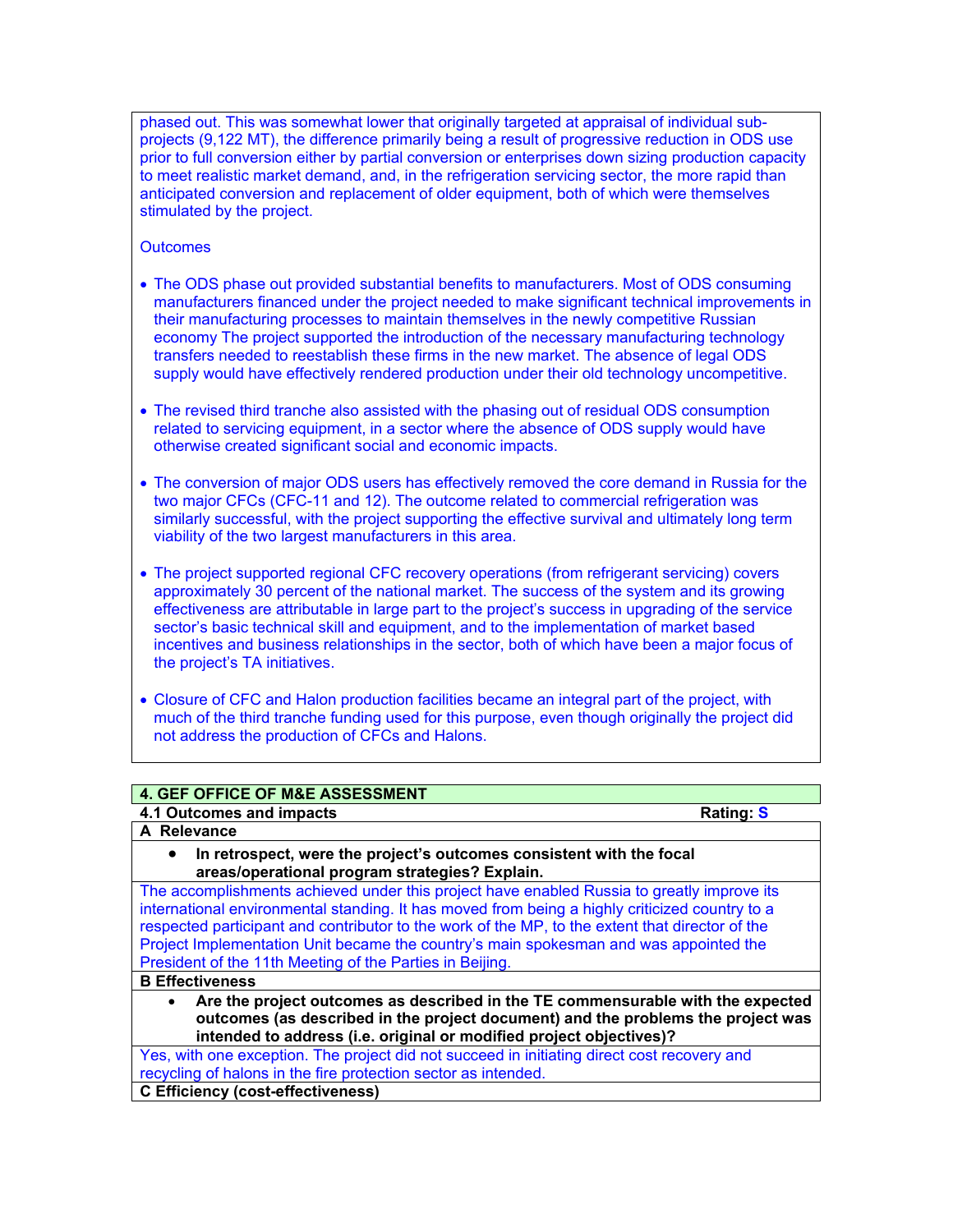• **Include an assessment of outcomes and impacts in relation to inputs, costs, and implementation times based on the following questions: Was the project cost – effective? How does the cost-time Vs. outcomes compare to other similar projects? Was the project implementation delayed due to any bureaucratic, administrative or political problems?**

The project took 2.5 years longer to implement than originally envisaged. There were two major reasons for this extended implementation period. First, there was a declining Government commitment to the environment over the life of the project, and a continual shifting of responsibilities for the project within the responsible Ministry. Second, the project was designed in three tranches, with each tranche requiring identification and appraisal of specific subprojects. During this period there was a great deal of change in the structure of the ODS using industries, which required refining the way each tranche was designed. Closing was delayed to ensure the effective use of the resources available in a continuingly important activity.

It is the most cost effective international ODS initiative of its kind to date. The cost per kg ODP in this project is estimated at \$2.98 to \$4.94 whereas it was \$9.84 in Belarus, \$15.88 in Slovenia, \$6.24 in Hungary and \$7.70 in Poland. Of the 36 investment subprojects financed under this project, only two have been judged unsatisfactory, and one marginally satisfactory. This is a remarkable record for investments in what were traditional state controlled enterprises that were being restructured, downsized, restructured, and privatized.

**4.2 Likelihood of sustainability.** Using the following sustainability criteria, include an assessment of project sustainability based on the information presented in the TE.

| spot cactamiasmity sacca on the information procedured in the Th<br>A Financial resources          | Rating: L         |
|----------------------------------------------------------------------------------------------------|-------------------|
| The project facilitated access to financial resources needed for ODS consumption phase-out from    |                   |
| a range of international and domestic sources, through a separate, primarily donor financed        |                   |
| project to eliminate the production of CFCs and Halons. Significant levels of enterprise           |                   |
| contribution were involved. These were largely generated by the enterprises own funds although     |                   |
| in several instances the GEF core financing facilitated access to international financing. GEF     |                   |
| financing created the competitive capacity to attract debt an equity investment. This capacity may |                   |
| continue after project completion.                                                                 |                   |
| Socio political<br>в                                                                               | <b>Rating: L</b>  |
| The prospects appear good for the long term viability of the large majority of investment sub-     |                   |
| projects undertaken. Therefore, the positive social and economic benefits of the project           |                   |
| associated with industrial modernization should be sustained in a market economy.                  |                   |
| Institutional framework and governance<br>C                                                        | <b>Rating: ML</b> |
| With the project's support, Russia has developed a modern regulatory framework for the             |                   |
| proactive management of ODS issues consistent with international practice, including               |                   |
| international reporting as required under the Montreal Protocol, establishing regulatory controls  |                   |
| over ODS consumption, import and export, and licensing of residual ODS consumption. However,       |                   |
| no transition arrangements have been made for maintaining the institutional and regulatory         |                   |
| framework developed under the project. It is unclear how or if Russia will continue as an active   |                   |
| international participant in address this global issue.                                            |                   |
| Ecological (for example, for coffee production projects, reforestation for carbon<br>D             |                   |
| sequestration under OP12, etc.)                                                                    | <b>Rating: HL</b> |
| The highly likely sustainability rating is based on the irreversible nature of the successful ODS  |                   |
| consumption phase out outcome of the project. There is certainty that Russia will not be a         |                   |
| consumer or producer of Annex A and B ODS in the future.                                           |                   |
| E Examples of replication and catalytic outcomes suggesting increased likelihood of                |                   |
| sustainability                                                                                     | Rating: L         |
| The project created highly competitive markets for several consumption areas. Project funding      |                   |
| provided access to essential modern, competitive non-ODS technologies. Sub-projects were           |                   |
| implemented with high comparative cost effectiveness levels and their conversion for ODS           |                   |
| effectively removed the core demand for two major CFCs in Russia. In the largest consumption       |                   |
| area, the aerosol sector, most of the supported enterprises have regained a substantial portion of |                   |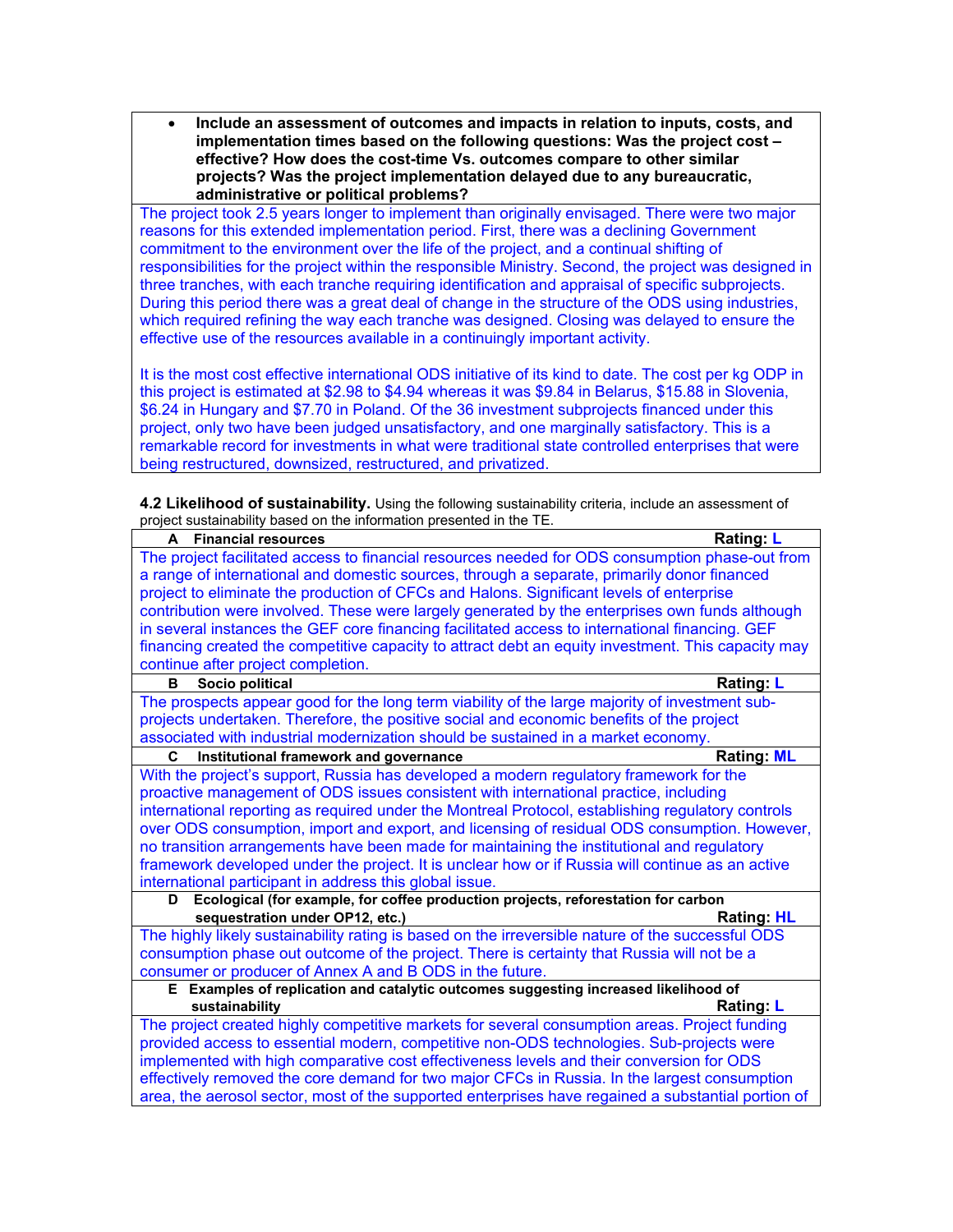their traditional domestic and CIS markets, with some also developing significant global export linkages.

**4.3 Assessment of the project's monitoring and evaluation system based on the information in the TE** 

**A. Effective M&E systems in place: What were the accomplishments and shortcomings of the project's M&E system in terms of the tools used such as: indicators, baselines, benchmarks, data collection and analysis systems, special**  studies and reports, etc.?

The ICR does not address monitoring and evaluation issues.

**B. Information used for adaptive management: What is the experience of the project with adaptive management? Constant in the set of the set of the set of the set of the set of the set of the set of the set of the set of the set of the set of the set of the set of the set of the set of the set** 

This was a highly complex project, which required a great deal of supervision and adjustments over the period of the three tranches. Each of the three tranches were modified as needed to meet the country's and the sector's changing circumstances.

**Can the project M&E system be considered a good practice?** No.

### **4.4 Quality of lessons**

Weaknesses and strengths of the project lessons as described in the TE (i.e. lessons follow from the evidence presented, or lessons are general in nature and of limited applicability, lessons are comprehensive, etc.)

**What lessons mentioned in the TE that can be considered a good practice or approaches to avoid and could have application for other GEF projects?**

The tranched structure of this project, with its well defined process of sequentially approved work programs was well suited for a project with many investment subprojects to be implemented in a rapidly changing economic environment of a transition economy.

- An investment appraisal process that takes into account market driven economic forces greatly improves the likelihood of identifying viable subprojects in a transition economy.
- The project underlies the importance of the quality of preparation and appraisal in being able to deliver the integrated global environmental and local objectives in a cost effective manner. Doing so requires significant supervision time.
- In this project successful implementation was associated with the establishment of an operationally independent PIU that is, nevertheless, closely associated with and directly reporting to a leading Implementation Agency. Transformation of the PIU into a regular ministerial legal entity, which took place in the final period of project implementation proved to be counterproductive.
- Formal agreement on the financial allocations the Government needs to make to support the permanent regulatory and administrative institutions may be necessary to avoid the Government's tendency to use international assistance as budge replacement resources for maintaining these institutions. This would also help to ensure post project government commitment to sustainability of these institutions.
- Issues such as exemptions for taxes and import duties on investment project inputs should be clarified during negotiations to avoid ongoing administrative impediments to project implementation.

**4.5 Quality of the evaluation report** Provide a number rating 1-6 to each criteria based on: Highly Satisfactory = 6, Satisfactory = 5, Moderately Satisfactory = 4, Moderately Unsatisfactory = 3, Unsatisfactory = 2, and Highly Unsatisfactory = 1. Please refer to the "Criteria for the